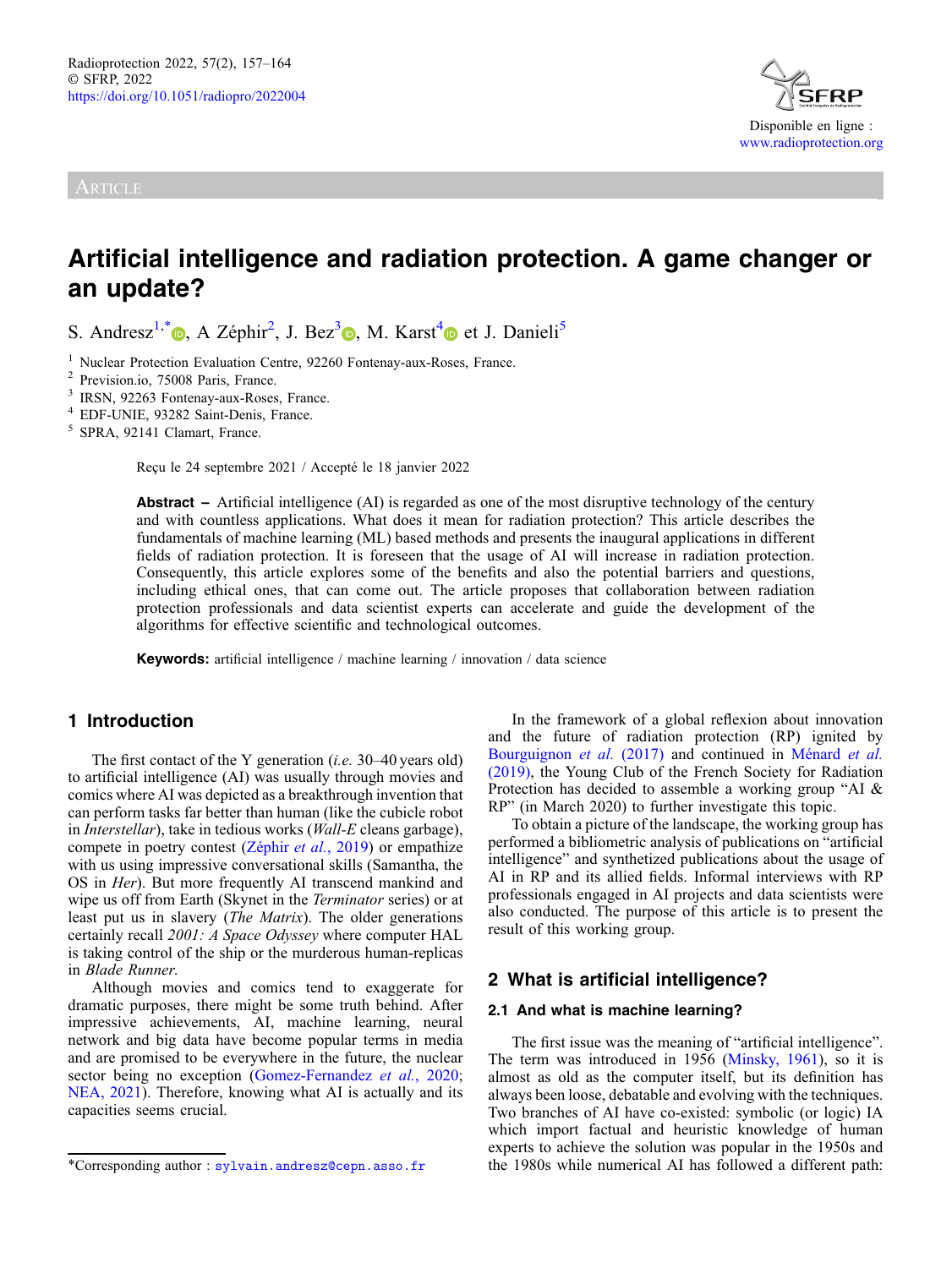rather than explaining to the computer how to solve a problem, machine learning (ML) "gives computers the ability to learn from and improve with experience, without being explicitly programmed" ([Parliament, 2018\)](#page-6-0).

One feature of ML is the "artificial neuron", an original informatics architecture mimicking the functioning of the brain. The simplest artificial neuron receives inputs from several "synapses", weight them, calculate a score and passes an output if above a threshold/activation function. The trick is that some parameters of this algorithm are adjusted during a learning phase by the back propagation of the distance between the output and the "true" result. A neural network (NN) is constituted with more than 3 layers of neurons, inclusive of the inputs and outputs. Training multiple layers of neurons constituted the basic of deep learning (DL).

The artificial neuron was theorized precociously in 1943 and built in 1957 [\(Rosenblatt, 1958](#page-7-0)) but this branch of IA suffered from technical limitations and faced a lack of innovation and investment for almost 30 years [\(Le Cun](#page-6-0) et al., [2015](#page-6-0)). Particularly in France, this technique faced reluctance for not producing enough predictable outputs and not being "cartesian" enough [\(ENS, 2018\)](#page-5-0).

The U-turn came around 2012: the availability of massive banks of data (big data) for training the NN and the innovations in graphi graphical process units (GPU), initially designed to make numerous simple calculations in parallel, have unlocked the chains of DL. Further advancements include the number of layers (up to hundreds now) or convolutional NN (NN including pooling and convolution functions). In the media, DL probably pinnacle when AlphaGo defeated a human Go player in 2016. The mediatic buzz has weaken, but soon, policy makers have turned their attention to the topic and laid down strategies for ML and DL (often generally referred as AI) ([Parliament, 2018](#page-6-0)), France being no exception ([Villiani, 2018](#page-7-0)).

We decided to focus on ML techniques; one of the most popular achievement of this technique today is image recognition.

#### 2.2 Fundamentals of machine learning

Simply put, ML is an ensemble of algorithms producing a model from data, the key feature being the algorithm learns the model from the data and do not use pre-programmed rules. Implicitly, the model should be difficult to describe: complex, non-linear phenomena, multiple inter-related parameters (or dimensions). The inferred model is typically used for predictive analysis, ML can be also used to approximate function or explore (large) data set. All types of data can fit: time series, image, text, measured or computed, etc.:

- supervised learning is one form of ML, using data labelled by humans, for classification purposes (assign a category) or regression (to predict a numerical value). Popular algorithms include linear classifiers, support vector machines (SVM) or decision tree. On the downside, the models can be time-consuming to train, and the labelling require human time and expertise;
- unsupervised learning lets the algorithm alone in charge to find structures: aggregate of resembling data (clustering) making use of K-Means or DBSCAN algorithms or trends/ rules in data (association) ex. with naïve Bayes. Unsupervised learning models are often computationally complex as they need a large training set to produce intended outcomes;

– in reinforced learning, the algorithm adjusts its weight based on its observation of the impact of its output on the environment to make a different decision next time. AlphaGo was trained by playing Go against other programs.

Not limited to, the preparation of the data includes: collection, harmonization, outlier's exclusion, normalisation. The data must be separated between the training, validation and testing sets, in a manner to avoid bias, underfitting (the algorithm does not converge) and overfitting (the algorithm cannot generalize to data outside the learning set).

Different data preparation, algorithms and metrics (cost function, performance, etc.) will be tested to design the most suitable ML algorithm for the problem under consideration. The expression "no free lunch" used by data scientists expresses the fact that no algorithm can solve all the issues: if one algorithm works well against one problem, it will need adjustments to work against another, even comparable. Finally, the prototype will be tested (eventually fixed) and deployed. Altogether, a ML project is like any engineering task [\(Prevision.io, 2020](#page-6-0)). The data scientist cannot work alone: most steps require discussion and collaboration with the experts in the field

# 3 Bibliometric analysis

We performed a bibliometric analysis to evaluate the number of yearly publications on the applications of ML in various scientific fields and then focused on the application of ML in the "radiological" field. We used Scopus for its larger coverage and accuracy [\(Falagas](#page-6-0) et al., 2008).

Scopus was accessed in June 2021 with the following research strategy: TITLE\_ABS\_KEY = ("Machine AND Learning AND Field"), PUB\_YEARS>2010; with a different "Field" entered for each research. The method identifies publications with titles, abstracts or keyword with the terms in brackets published after 2010. There is a delay between the acquisition of results and their publication and some researches are not published in English, but screening the 2011–2020 period should be informative. The results for 7 "Fields" are presented in [Figure 1](#page-2-0).

The usages of ML in the "medical/medicine" sector and for "monitoring/surveillance" meets the eyes by the number and rate of publications, with notable accelerations after 2016 and then after 2018. ML seems to have found applications in the "industry" field after 2017, but less numerous and at lower pace. Then comes a group "environmental", "safety" and "nuclear" fields where the interest has started after 2018 and the total numbers and trends in publications are more modest than the above-mentioned fields. It seems that the interest has hardly started in the "radiological"<sup>1</sup> field.

When focusing on "radiological", the subject areas (SUBJ\_AREA), the country (AFFIL\_COUNTRY) and the techniques (identified in the KEY WORD) of the  $n = 469$ results have been collected and are presented in [Table 1](#page-2-0).

<sup>1</sup> "Radiation" produced out-of-the-scope results (ex. researches on thermal, astronomy, energy, etc.) and "radiation protection" yielded not enough result  $( $60$ ).$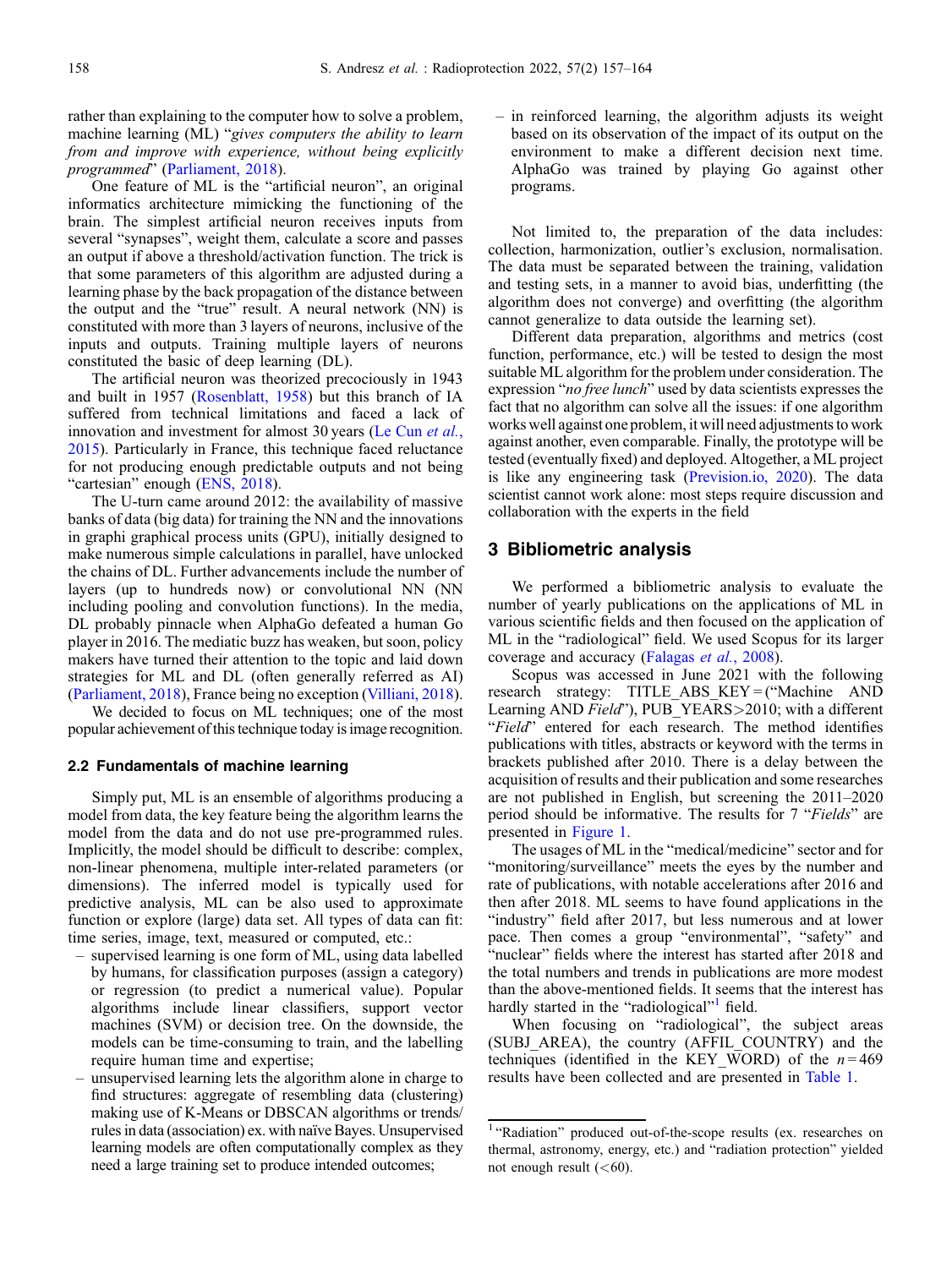<span id="page-2-0"></span>

Figure 1. Number of publications/year on applications of machine learning in various fields.

Table 1. Number of publications on applications of Machine Learning in radiation protection by subject area and by country and techniques.

|                        | TITLE ABS KEY(Machine AND Learning AND radiological), PUBYEAR>2010 |                |                        |                  |                           |
|------------------------|--------------------------------------------------------------------|----------------|------------------------|------------------|---------------------------|
| <b>SUBJ AREA</b>       | Number of<br>publications                                          | AFFIL COUNTRY  | Number of publications | <b>KEY WORD</b>  | Number of<br>publications |
| Medicine               | 333                                                                | <b>USA</b>     | 176                    | ML               | 118                       |
| Computer science       | 127                                                                | China          | 67                     | DL               | 112                       |
| Biochemistry, genetics | 100                                                                | Germany        | 43                     | Convolutional NN | 53                        |
| Engineering            | 70                                                                 | United Kingdom | 41                     | Classification   | 46                        |
| Health professionals   | 45                                                                 | India          | 30                     | Artificial NN    | 38                        |
| Neuroscience           | 36                                                                 | Italy          | 28                     | <b>NN</b>        | 41                        |
| Physics and astronomy  | 32                                                                 | Canada         | 27                     | <b>SVM</b>       | 30                        |
| Mathematics            | 20                                                                 | France         | 23                     |                  |                           |
| Multidisciplinary      | 16                                                                 | Switzerland    | 18                     |                  |                           |
| Material science       | 15                                                                 | Spain          | 17                     |                  |                           |

The results show the "hot areas" where ML and "radiological" have met. The prevalence of the medical sector is undebatable (65% of the total of publications with medicine, biochemistry, health professionals and neuroscience), followed by a group in fundamental researches (21% with computer science, mathematics, physics and astronomy) and then applied sciences (13% with engineering, material sciences and multidisciplinary). The USA are in the forefront in publishing, followed at far distance by China, and then a peloton composed mainly by European countries and France ranked at 8th place. When it comes to the techniques deployed, DL is the most prominent (although this result is based on the limited perimeter of the keywords attached to each article).

We then analysed several publications where ML has been used for radiation protection purposes, giving priority if possible to achievements in the French context. The synthesis of the analysis is presented in Section 4 and a discussion is proposed in [Section 5.](#page-4-0)

# 4 Machine learning and radiation protection: examples of application

This part presents examples of applications of ML in radiation protection and its allied fields (without pretending to be exhaustive). The initial aim was to focus on French publications (published by French teams or institutions), however, we extended this scope for some fields due to the scarcity of the initial results.

#### 4.1 The medical sector

#### 4.1.1 Medial image recognition

ML has become famous for pattern recognition, an apropos capacity for medical image interpretation. Examples of concrete applications reported in France are listed by [Malchair](#page-6-0) [and Maccia \(2020\):](#page-6-0) detection of abnormal/hard-to-detect findings, classification of nodule or tumours. AI (in this case: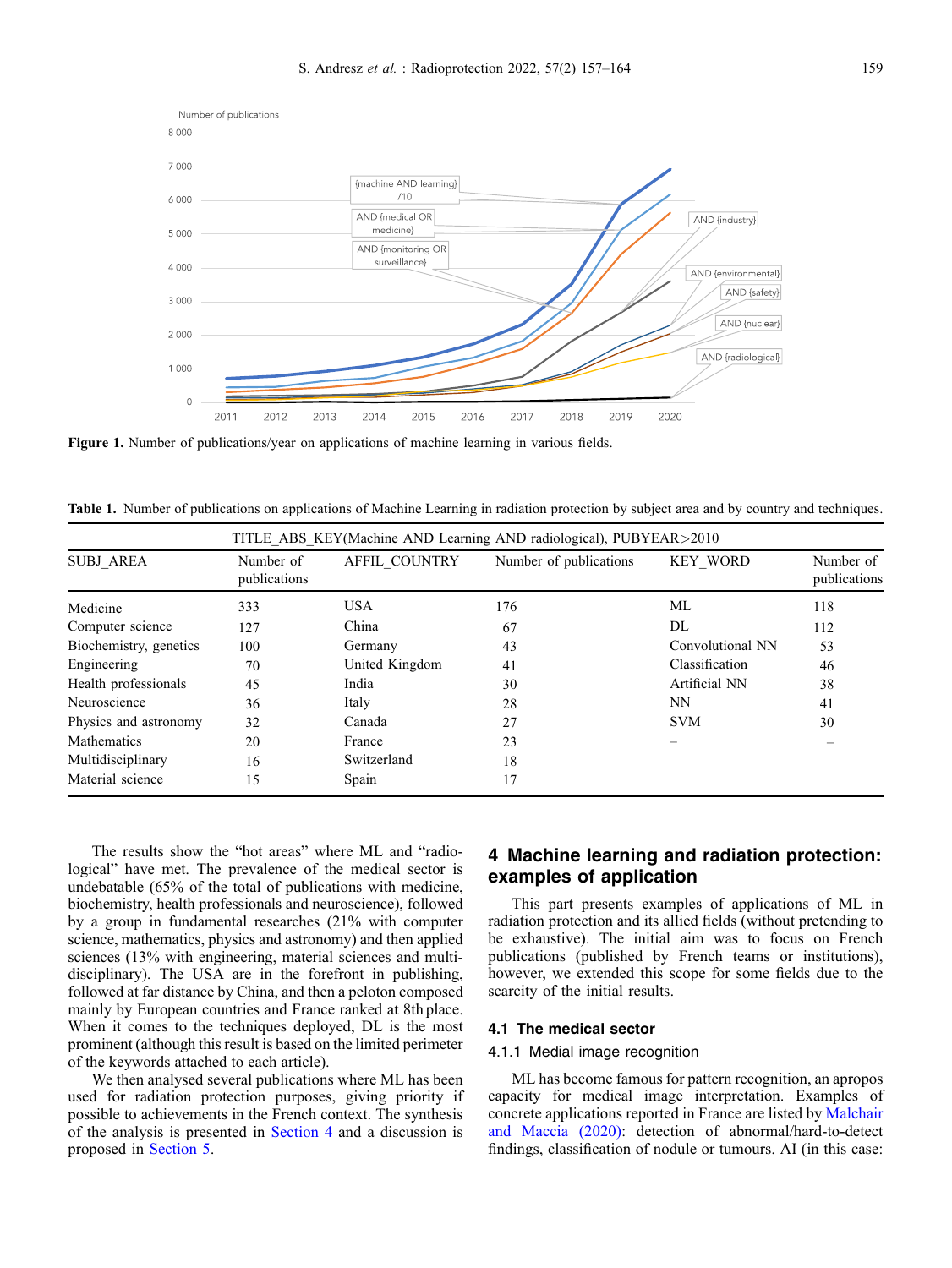ML) for cancer detection was one topic of the last INCA congress ([JSD, 2020](#page-6-0)) and the focal topic of the annual seminar of the Radiologists Society ([FNMR, 2018](#page-6-0)). The press regularly echoes usages of AI in the field (AP–[HP, 2019](#page-5-0)).

The French Association of Medical Physics has embedded AI in its last annual congress ([SFPM, 2021\)](#page-7-0). At European level, the Federation of Medical Physics has even published a focus issue [\(EFOMP, 2021\)](#page-5-0) where several meta-analyses corroborated that image recognition is the prevalent usage of ML in RP (70% of the publications in the Italian context) and that all imaging practices using radiation are concerned, with a particular attention onlung cancer diagnosis (nottomentionthe use of AIto screen the lung in CT of Covid patients [[Glangetas](#page-6-0) et al., 2021]). In a second row, AI-based techniques have been used for image quality improvements (denoising), segmentation and the reconstruction of 2D/3D images and it has been considered to use AI to elaborate personalized low-dose imaging protocols rather than using generic sets (Lewis et al.[, 2019](#page-6-0)).

By (pre)processing the huge number of images generated in the workflow of clinical practice, ML has optimized time for the staff to concentrate on the problematic cases. By improving image quality and/or interpreting image from low-doses ones, ML could have assisted staff in reducing the exposure of patients [\(EFOMP, 2021](#page-5-0)).

#### 4.1.2 Definition of treatment

ML techniques have been used for facilitating radiotherapy by contouring the organs to irradiate (Hu *et al.*[, 2019](#page-6-0)) or by predicting the dose distribution in the tissue ([Barragan-](#page-5-0)[Montero](#page-5-0) *et al.*, 2021), therefore reducing exposure to patients by "increased precision and efficiency" [\(Deutsch, 2021\)](#page-5-0). A specific topic is ML prediction of normal tissue injuries from radiation, which constitute a topic of a congress French Radiation Oncology Society ([SFRO, 2020](#page-7-0)).

The prediction patients' response to immunological treatment of cancer (rather than using radiation) has also shown success at Institut Gustave-Roussy (ibid.). It is also proposed to train AI to "read" medical and non-medical data and predict the occurrence of cancer ([CHU-BDX, 2019](#page-5-0)).

#### 4.1.3 Radiobiology and epidemiology

Radiation biology aims to quantify the risk after an exposure, although the number of biological manifestations, their interactions and co-founding factors make the response difficult to grasp. Initiatives to use ML to capture the doseeffect relationship have been made at different scales: singlecell [\(Milliat, 2020](#page-6-0)), tissues and organs ([Indraganti](#page-6-0) et al., 2019).

In epidemiology, ML (naïve Bayes) has been developed to estimate the sanitary impact of co-exposures on cohort of workers and the authors have stressed the "novelty and richness of the results" ([Ancelet](#page-5-0) et al., 2021).

### 4.2 Metrology

#### 4.2.1 Radionuclides identification and detection of event

Isotopes identification in the energy peaks of spectroscopy has been a hotbed for ML. [Gomez-Fernandez](#page-6-0) et al. (2021), building on previous literature, presented a general methodology for spectral un-mixing with NN. A notable feature of this work is to incorporate explainability method (saliency map) to visualize where/how the algorithm made its decision. In France, Xu et al. have carried on similar researches showing promising results for timely identification of radionuclides ([Xu](#page-7-0) et al.[, 2021,](#page-7-0) [2022\)](#page-7-0), reduction of uncertainties and limitation of false-positive (Xu et al.[, 2019\)](#page-7-0).

It is proposed to incorporate these proofs of concept in surveillance systems such as atmospheric monitoring (ex. the French OPERA-AIR; [IRSN, 2021a](#page-6-0)), gamma dose rate monitoring, (ex. French Teleray, [Chojnacki, 2021\)](#page-5-0) and radiation monitoring portal at harbour  $(Koo et al., 2021)$  $(Koo et al., 2021)$ . ML is also intended to be used by military for the triage and management of victims in the case of radiological event ([SSA,](#page-7-0) [2021](#page-7-0)).

#### 4.2.2 Modelling

Several attempts to use ML in the fields of instrumentation and environmental modelling can be reported.

In France, Darley et al. has used NN to learn the calibration function of public-available detectors to cosmic radiation in planes [\(Darley](#page-5-0) et al., 2020). In other countries, a prospective research has used a commercially-available NN to fit the ground dose rate to the count rate measured by flying drones (most easily acquired) over Fukushima Daichi power plant (Sasaki et al.[, 2021\)](#page-7-0) and radon dispersion based on environmental parameters has been predicted accurately ([Duong](#page-5-0) et al., 2021).

Metamodelling is an innovation introduced by ML with applications in RP. A metamodel captures the physic of a phenomenon by learning from results obtained under various configurations and then predict (rather than calculate) a most foreseeable result, with less calculation and time, important in incidental conditions. Training set can come from experimental data or, more conveniently, simulation (CFD, Monte Carlo). Researches by French teams include the prediction of the dispersion of atmospheric pollutants/radionuclides at short range (Nony *et al.*[, 2021\)](#page-6-0), in city streets [\(Mendil](#page-6-0) *et al.*, 2021) and in the Fukushima region ([Korsakissok](#page-6-0) et al., 2020). Metamodel has been used likewise for the dispersion of uranium in water (Lopez et al.[, 2021](#page-6-0)).

Globally, ML can find a fertile ground in all the complex/ statistical phenomenon currently tackled by Monte Carlo calculation ([Makovicka](#page-6-0) et al., 2009) and phenomenon with epistemic uncertainties ([French](#page-6-0) et al., 2020). The fields of chemical and material science are getting a lot of traction for using ML model to predict the degradation of steels and to develop alloys for power plants [\(Mamun](#page-6-0) et al., 2021) and the nuclear domain might go this way.

#### 4.3 Regulation

The official dose monitoring of workers is performed with passive dosimeters and active dosimeters are carried as a secondary device. Mentzel demonstrated that a NN trained on the glow curves of passive dosimeter can assess without the active dosimeter the date of a single high-dose irradiation; the method could be "extended to a wide range of additional insights into irradiation scenarios" ([Mentzel](#page-6-0) et al., 2021).

In France, the SIANCE and PIREX projects, respectively led by the French nuclear safety authority (ASN) and the RP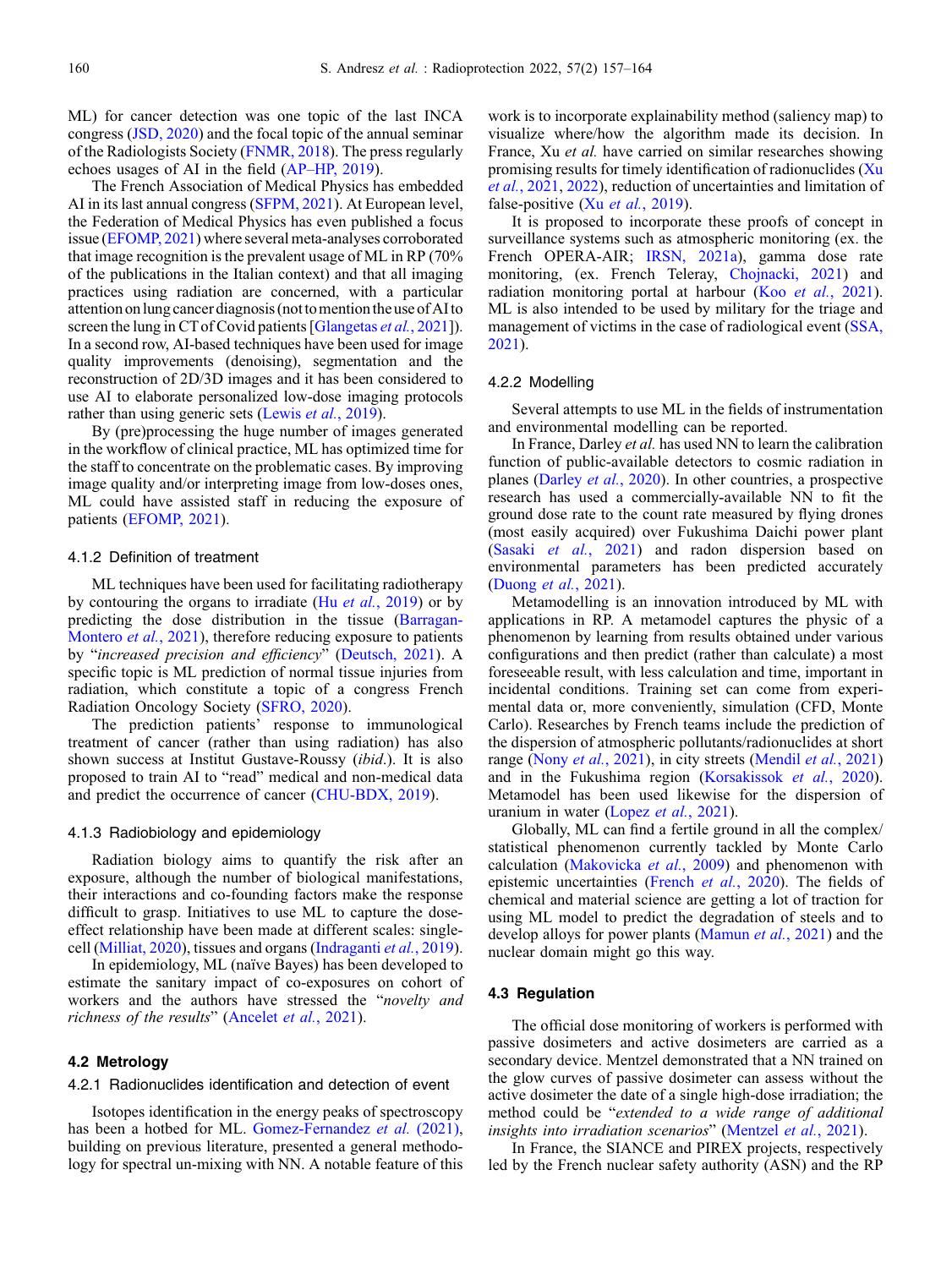<span id="page-4-0"></span>and Nuclear Safety Institute (IRSN), rely on Natural Language Processing (NLP) to account for the content of inspection follow-up reports written by ASN inspectors and of operating experience reports produced by operators after any safety or RP incidents [\(Boina, 2019](#page-5-0); [IRSN, 2021b](#page-6-0)). The two projects aim at constituting an intelligent database improving the analysis of data coming from inspections and operating experience. The NLP tool allows to have information more accessible, considering components, repetitive issues, trends and weak signals to define specific control tasks and confirm the guidance of inspection program (SIANCE) or direct expertise and R&D project (PIREX).

## 5 Discussions

From the examples in the above part it is noticeable that ML has been adapted to a wide-type of data generated from the RP disciplines and used in the three types of exposure situations under ICRP terminology (planned, existing and emergency), which epitomized how a highly flexible technology ML is. Plus, after the learning phase, ML uses a classical computer to provide outputs in very short time.

Globally, ML has benefited to RP in different ways:

- facilitate and augment the expertise of human merely in classification tasks, free RP professionals' time to concentrate on problematic cases;
- enable faster alert (anomaly, event) and assist in decisionmaking in providing fast results with reduced uncertainties;
- introduce novel approach in capturing complex relationships and extract characteristics that may evade human capacities, notably in radiobiology, epidemiology and environmental modelling; where ML might be an interesting option (if not the only option) to grasp the complexity of the interactions.

The current status of most cases identified here is chiefly thesis, PhD and feasibility study, except for image interpretation in the medical field, which is more industrialized. According to [Figure 1,](#page-2-0) a more habitual usage of ML in RP could be expected, but not before several years. And a few issues need to be considered.

First, ML needs plenty of data, to such extend that "the quality of the data is more important than the algorithm it-self" according to data scientists. The preparation of the data relies on non-negligible human (expert) time, especially for the labelling of data for supervised learning ([Boina, 2019\)](#page-5-0). The control of data store needs to be considered both from an ethical and legal (ex. General Data Protection Regulation, GDPR, in Europe) points of view, noting that rules about data management in AI context are at the preface in Europe ([EU-LEX, 2021\)](#page-5-0) and that the community is also developing data privacy tool (ex. the open-source OPACUS, released in December 2021). Data control might be a more pressing issue in the RP disciplines where medical, dosimetric, environmental etc. data are collected and cannot be widely shared.

Each algorithm is designed for a purpose and does not fall in the realm of the one pill solution. Therefore, the application of ML should start from the problem that need to be solved (and not the opposite). In most cases, the ML tool will be integrated in existing system and workflow, supporting the need to evaluate the implications on several dimensions such as benefits, limits, cost, time, practicability and interface ([Orchard and Kreiche, 2020\)](#page-6-0).

But while each tool is adapted to its objective, ensuring in the same time the reproducibility of the ML model is very important to validate the results, share them to others and avoid unnecessary duplication. In response to these challenges, it is possible to make the data FAIR (Findable, Accessible, Interoperable, Reusable) even in the context of ML [\(Wilkinson](#page-7-0) et al.[, 2016\)](#page-7-0). In the biomedical sector, the developer's community has engaged the development of consistent (electronic) report on the characteristics of the ML techniques and performances in an explicit and transparent manner (ex. DOME and AIMe initiatives); making up the bases of standards that can be extended and improved with the upcoming advances of ML medical applications ([Nature, 2021](#page-6-0)).

Indeed, the medical sector has been in forefront in ML and can be a compass for the other RP sectors. A fear expressed by medical imaging professionals was "will a robot take my job?" (Lewis et al.[, 2019](#page-6-0)) and although it seems it was not the case in practice, AI has raised a preoccupation about work rationalisation and standardisation ([Mathieu Fritz, 2021\)](#page-6-0). Further, the usages of ML have generated questions with respect to the opacity of the algorithm and the explainability of the result, generating conflict where AI and human disagree ([Anichini](#page-5-0) [and Geoffroy, 2021\)](#page-5-0). The "black-box syndrome' is not new (it probably came along with the usage of computer) but it is fundamental to re-interrogate it if the usage of AI in RP develops and especially if it is envisaged to engage AI in highstake decision where human have prevailed until now, such as "create complex treatment plan" [\(EFOMP, 2021](#page-5-0)) or "casebased reasoning tool" in radiological emergency preparedness ([Raskob](#page-6-0) et al., 2016). Furthermore, some areas of the RP job are based on implicit practices and good judgement ([Lecomte](#page-6-0) et al.[, 2019](#page-6-0)), places where current AI is not very accurate. All these could give rise for consideration and principles where AI might be suitable (versus not suitable) when tackling RP issues, based on the assessment of the implications prior to rollout.

As good practice, data scientists integrate confidence score and interpretability tools to build explainable AI (XAI [[Tjoa](#page-7-0) [and Guan, 2015](#page-7-0)]) for the user and guidelines in this field are under development by institution [\(HLEG, 2019\)](#page-6-0). Nonetheless, some medical professional societies consider these are not sufficient and call for standards in the design of robust AI system, with validation, including ethical checks, by independent structure ([RANZCR, 2019\)](#page-6-0).

### 6 Conclusion

Artificial intelligence, machine learning, neural network... a cloud of new words has emerged in the media and scientific literature and their semantic is varying from dream to nightmare. The objective of this article was first to go through the definition of Machine Learning (ML) to decipher what lies beneath the algorithms. Then, by using a bibliometric analysis, we showed that ML have been barely applied in RP yet, except in the medical sector.

Several publications on the applications of ML in RP have been analysed and the results presented with regard to the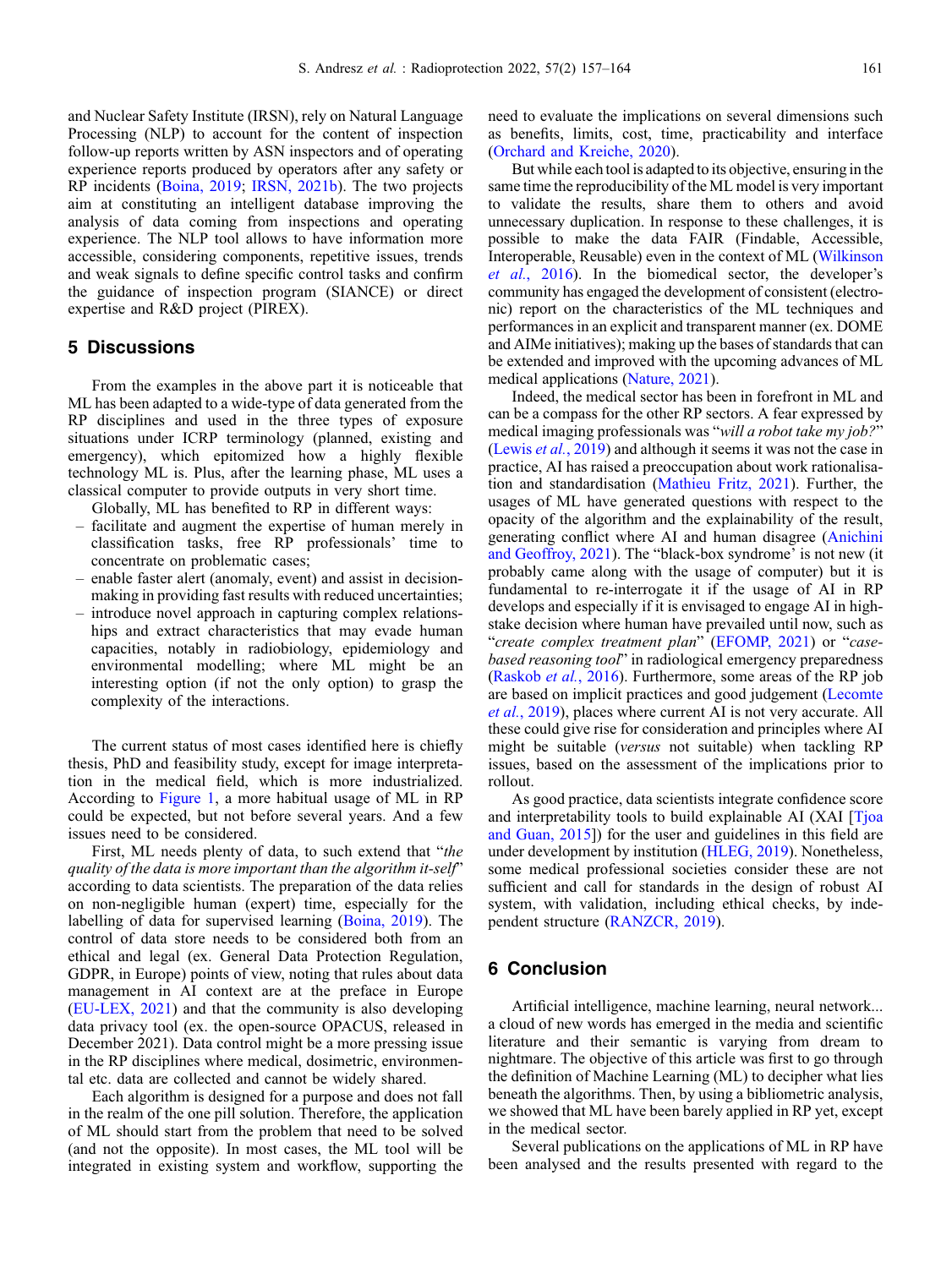<span id="page-5-0"></span>sector and the objectives. The achievements appear more mature in the medical field versus at the stage of R&D in others. Nonetheless ML has already shown their capability to get the same amount of expertise than human (but cheaper) thus use as a tool for repetitive tasks and detection; deal with a large amount of data with a little bit less of expertise than human but in a matter of second instead of days for assistance in decision-making by prediction; and build model with many more free parameters (variables) too complex for human mind. Their advantages rely on their remarkable flexibility and to adapt "themselves" via a learning phase to the data.

The computing industry is among one of the fastest growing industry; as AI tool will become more common (and more affordable), it is foreseeable that AI technologies will become more usual in RP and more usages will develop. Some topics have been barely grappled, such as making use of dosimetric database or shielding procedures.

However, looking at the feedback from the pioneering medical sector, a number of key issues should be addressed before attempting to import ML heuristic in all RP: by exploring the evaluation of the advantages, considering data control, robustness and interpretability of the results and considering the ethical and legal implications of their uses.

For the effective application of ML in RP, we promote discussion and collaboration between the RP professionals and data scientists, in formal manner when developing AI tool and also in unformal forums. Cross-disciplines interactions will indeed support the acceptance of this technology, ensure that the developments are fit-for-purposes and the diffusion of the achievements. After realizing the real potential, this could accelerate innovation and research with benefits for radiation protection and maybe help to rejuvenate the sector.

# Conflict of interest

None declared.

# Funding

None.

#### Ethical approval

Ethical approval was not required.

# Informed consent

The article does bot contain any studies involving human subjects.

# Authors contribution

S. Andresz: Conceptualisation, Investigation, Data collection and Analysis, Writing the original draft, A.Zéphyr: Conceptualisation, Writing-Reviewing and Editing, J. Bez: Investigation, Writing-Reviewing, M. Karst: Investigation, Writing-Reviewing, J. Danieli: Investigation, Writing-Reviewing.

# Acknowledgement

The authors wish to thank the members of the Young Club of SFRP for collecting documents about AI, substantiating the work and critical review. Members of SFRP administrative board and environment section have also provided useful insights and contacts. The authors would like to specially thanks the RP professionals and the data scientists at ASN, IRSN (ENV, LEPI) and Icohup for their time in (virtual) meeting and answering our questions by mail or phone.

# Références

- Ancelet S, Belloni M, Laurent O, Guihenneuc C. 2021. Estimation d'un risqué de cancer radio-induit en situation de co-expositions professionnelles : cas des mineurs d'uranium français. In: SFRP e-Congress live 18 June 2021.
- Anichini G, Geoffroy B. 2021. L'intelligence artificielle à l'épreuve des savoirs tacites. Analyse des pratiques d'utilisation d'un outil d'aide à la détection en radiologie. Sci. Soc. Santé 39(2): 43–69. [https://doi.org/10.1684/sss.2021.0200.](https://doi.org/10.1684/sss.2021.0200)
- AP–HP. 2019. Les hôpitaux Avicenne et Cochin ont testé, un dispositif d'aide à la détection précoce du cancer colorectal basé sur l'intelligence artificielle. AP–HP Press Service.
- Barragan-Montero AM, et al. 2021. Deep learning dose prediction for IMRT of oesophageal cancer: the effect of data quality and quantity on model performance. Phys. Med. 83: 52–63. [https://doi.](https://doi.org/10.1016/j.ejmp.2021.02.026) [org/10.1016/j.ejmp.2021.02.026](https://doi.org/10.1016/j.ejmp.2021.02.026).
- Bourguignon M, Bérard P, Bertho JM, Farah J, Mercat C. 2017. Radioprotection : quel avenir ? Radioprotection 52(1): 13–20. <https://doi.org/10.1051/radiopro/2017007>.
- Boina D. 2019. SIANCE et avenir..., Impact Eco 1. Syndicat national des ingénieurs de l'industrie des Mines, pp. 29–30.
- Chojnacki E. 2021. Datascience : apprentissage automatique. In: Métrologie et Capteurs CNRS-IRSN Congress, 25 June 2021.
- CHU-BDX. 2019. Le CHU de Bordeaux mise sur l'intelligence artificielle en s'alliant à la start-up. Synapse Medicine. Press releases.
- Darley G, Damon C, Dazat A, Lavoine J, Touzani Y, Trompier F. 2020. Étalonnage des capteurs de mesures de rayonnement cosmique en avion. In: SCIDONI workshop. IRSN.
- Deutsch E. 2021. Cancer : comment l'intelligence artificielle peut aider à mieux prendre en charge les malades. Podcast Sans Rendez Vous, Europe 1, 21 March 2021. [https://www.europe1.fr/](https://www.europe1.fr/sante/cancer-comment-lintelligence-artificielle-aide-a-mieux-prendre-en-charge-les-malades-4028994) [sante/cancer-comment-lintelligence-arti](https://www.europe1.fr/sante/cancer-comment-lintelligence-artificielle-aide-a-mieux-prendre-en-charge-les-malades-4028994)ficielle-aide-a-mieux[prendre-en-charge-les-malades-4028994.](https://www.europe1.fr/sante/cancer-comment-lintelligence-artificielle-aide-a-mieux-prendre-en-charge-les-malades-4028994)
- Duong VH, Ly HB, Trinh DH, Nguyen TS, Pham BT. 2021. Development of Artificial Neural Network for prediction of radon dispersion released from Sinquyen Mine, Vietnam. Environ. Pollut. 262: 116973. [https://doi.org/10.1016/j.envpol.2021.116973.](https://doi.org/10.1016/j.envpol.2021.116973)
- EFOMP. 2021, Focus issue: artificial intelligence in medical physics. Phys. Med. 83: 287–291. [https://doi.org/10.1016/j.](https://doi.org/10.1016/j.ejmp.2021.05.008) [ejmp.2021.05.008](https://doi.org/10.1016/j.ejmp.2021.05.008).
- ENS. 2018. The early days of artificial intelligence in France. In: Data Analytic Post (R. Azencott, M. Salomon, Eds.). [https://ens-paris](https://ens-paris-saclay.fr/en/actualite/early-days-artificial-intelligence-france)[saclay.fr/en/actualite/early-days-arti](https://ens-paris-saclay.fr/en/actualite/early-days-artificial-intelligence-france)ficial-intelligence-france.
- EU-LEX. 2021. Proposal for a regulation of the European Parliament and of the Council laying down harmonised rules on artificial intelligence (artificial intelligence act) and amending certain Union legislative acts, SWD(2021) 85 final. Brussels: European Commission.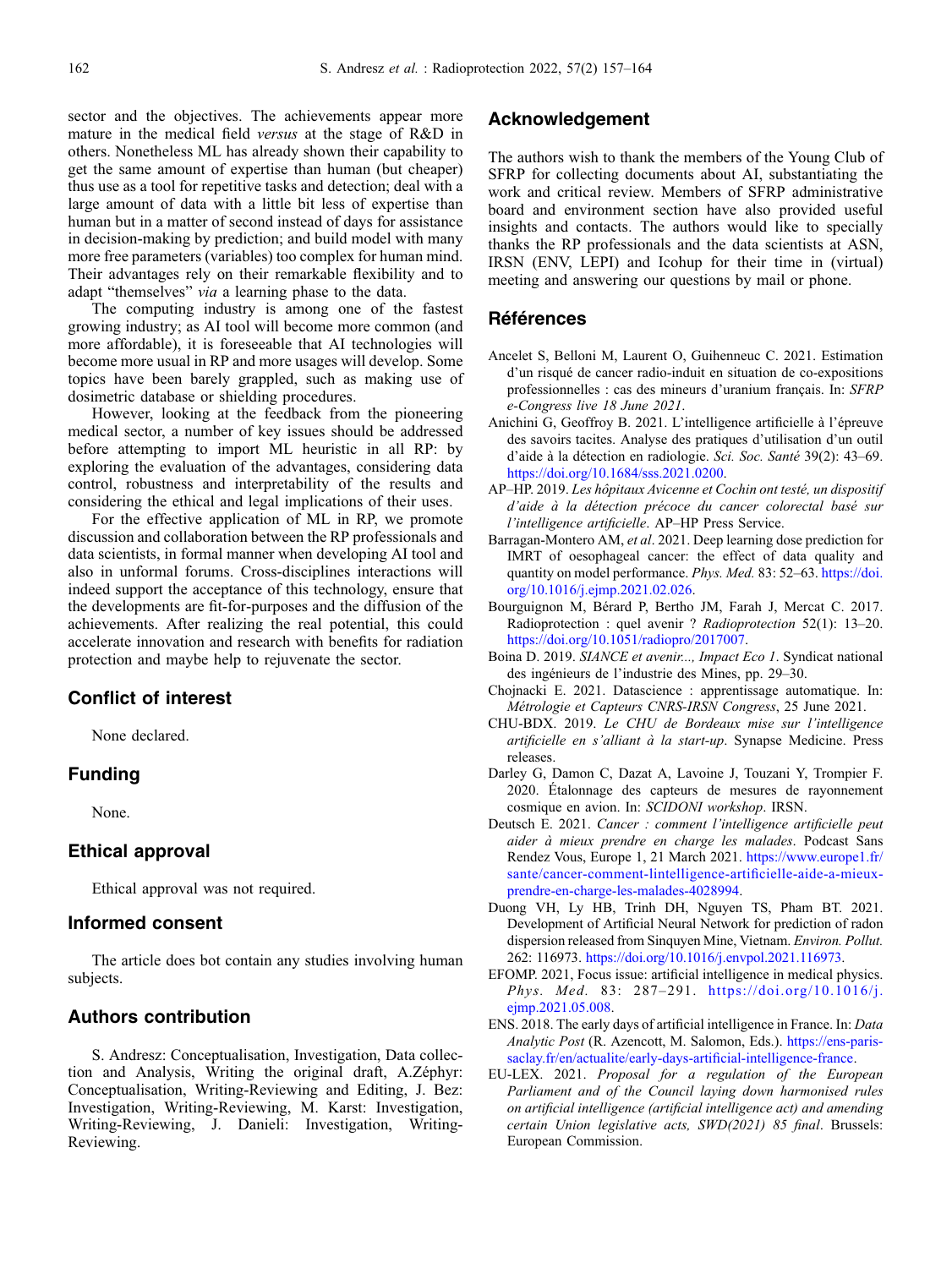- <span id="page-6-0"></span>Falagas ME, Pitsouni EI, Malietzis GA, Pappas G. 2008. Comparison of PubMed, Scopus, Web of Science, and Google Scholar: strengths and weaknesses. Fed. Am. Soc. Exp. Biol. J. 22(2): 338-342. [https://doi.org/10.1096/fj.07-9492LSF.](https://doi.org/10.1096/fj.07-9492LSF)
- FNMR. 2018. L'intelligence artificielle: rêve ou cauchemar du radiologue? In: Proceedings of the Congress, 2 June 2018. Fédération nationale des médecins radiologues. ISBN 978-2-9558316-1-8.
- Glangetas A, et al. 2021. Deep learning diagnostic and riskstratification pattern detection for COVID-19 in digital lung auscultations: clinical protocol for a case–control and prospective cohort study, 2008. BMC Pulm. Med. 21(1): 103. [https://doi.org/](https://doi.org/10.1186/s12890-021-01467-w) [10.1186/s12890-021-01467-w.](https://doi.org/10.1186/s12890-021-01467-w)
- French S, Haywood S, Oughton DH, Turcanu C. 2020. Different types of uncertainty in nuclear emergency management. Radioprotection 55(HS1): 175–180. <https://doi.org/10.1051/radiopro/2020029>.
- Gomez-Fernandez M, Higley K, Tokuhiro A, Welter K, Wong W-K, Yang H. 2020. Status of research and development of learningbased approaches in nuclear science and engineering: a review. Nucl. Eng. Des. 359. [https://doi.org/10.1016/j.nuceng](https://doi.org/10.1016/j.nucengdes.2019.110479) [des.2019.110479](https://doi.org/10.1016/j.nucengdes.2019.110479).
- Gomez-Fernandez M, Wong W-K, Tokuhiro A, Welter K, Alhawsawi AM, Yang H, Higley H, 2021, Isotope identification using deep learning: an explanation. Nucl. Inst. Methods Phys. Res. A 988: 164295. [https://doi.org/10.1016/j.](https://doi.org/10.1016/j.nima.2020.164925) [nima.2020.164925](https://doi.org/10.1016/j.nima.2020.164925).
- HLEG. 2019. Ethics guidelines for trustwothy AI, high level expert group on artificial intelligence. Brussels: European Commission. ISBN 978-92-76-11998-2.
- Hu Y, et al. 2019. Implementing user-defined atlas-based autosegmentation for a large multi-centre organisation: the Australian Experience. J. Med. Radiat. Sci. 66(4): 238–249. [https://doi.org/](https://doi.org/10.1002/jmrs.359) [10.1002/jmrs.359.](https://doi.org/10.1002/jmrs.359)
- Indraganti PK, Namita I, Anoushka K, 2019, Possible role of artificial intelligence in radioprotection.Front. Drug Chem. Clin. Res. 2: 1–2. <https://doi.org/10.15761/FDCCR.1000133>.
- IRSN. 2021a. Lancement du projet PIREX, lauréat de l'appel à projets 2019 du Fonds pour la transformation de l'action publique. IRSN Press Office.
- IRSN. 2021b. Le démélange spectral au service de la surveillance de la radioactivité dans l'environnement. IRSN Press Office.
- JSD. 2020. Session 5 : quelles perspectives (à court et moyen termes) pour les dépistages des cancers avec l'intelligence artificielle ? In: Scientific Days on Cancer Detection, Org. Paris: Institut national du cancer.
- Koo BT, Lee HC, Bae K., Kim Y, Jung J, Park CS, Kim H-S, Min CH. 2021. Development of a radionuclide identification algorithm based on a convolutional neural network for radiation portal monitoring system. Radiat. Phys. Chem. 180: 109300. [https://doi.](https://doi.org/10.1016/j.radphyschem.2020.109300) [org/10.1016/j.radphyschem.2020.109300](https://doi.org/10.1016/j.radphyschem.2020.109300).
- Korsakissok I, Girard S, Périllat R, Mallet V. 2020. Métamodèle pour la calibration d'incertitudes en dispersion atmosphérique, application à l'accident de Fukushima. In: SCIDONI workshop. IRSN.
- Le Cun Y, Bengio Y, Hinton G. 2015. Deep learning. Nature 521: 436–444.
- Lecomte J-F, et al. 2019. Summary of SFRP-IRPA workshops on the reasonableness in the practical implementation of the ALARA principle. Radioprotection 54(4): 277–281. [https://doi.org/](https://doi.org/10.1051/radiopro/201903) [10.1051/radiopro/201903.](https://doi.org/10.1051/radiopro/201903)
- Lewis SJ, Gandomkar Z, Brennan PC. 2019. Artificial Intelligence in medical imaging practice: looking to the future. J. Med. Radiat. Sci. 66(4): 292-295. <https://doi.org/10.1002/jmrs.369>.

Lopez AM, Wells A, Fendorf S. 2021. Soil and aquifer properties combine as predictors of groundwater uranium concentrations within the Central Valley, California. Environ. Sci. Technol. 55(1): 352–361. <https://doi.org/10.1021/acs.est.0c05591>.

- Makovicka A, Vasseur A, Sauget M, Martin E, Gschwind R, Henriet J, Salomon M. 2009. The future of new calculation concepts in dosimetry based on the Monte Carlo methods. Radioprotection 44 (1): 77–88. [https://doi.org/10.1051/radiopro/2008055.](https://doi.org/10.1051/radiopro/2008055)
- Malchair F, Maccia C. 2020. Practical advices for optimal CT scanner dose in children. Radioprotection 55(2): 117-122. [https://doi.org/](https://doi.org/10.1051/radiopro/2020046) [10.1051/radiopro/2020046](https://doi.org/10.1051/radiopro/2020046).
- Mamun O, et al. 2021. Machine learning augmented predictive and generative model for rupture life in ferritic and austenitic steels. Mater. Degrad. 5: 20. <https://doi.org/10.1038/s41529-021-00166-5>.
- Mathieu Fritz A. 2021, L'intelligence artificielle en médecine : des promesses aux usages... en passant par la conception. Sci. Soc. Santé 39(2): 71–78. <https://doi.org/110.1684/sss.2021.0199>.
- Ménard V, Maitre M, Chambrette M, Ayadi BM, Beaumont T, Beltrami LA. 2019. Quelles innovations ? Quel avenir ? Retour sur la première journée scientifique du Club des jeunes Sociétaires de la SFRP. Radioprotection 54(4). [https://doi.org/10.1051/radiopro/](https://doi.org/10.1051/radiopro/2019040) [2019040.](https://doi.org/10.1051/radiopro/2019040)
- Milliat F. 2020. Approche « single cell » en biologie. In: SCIDONI Workshop. IRSN.
- Minsky M. 1961. Steps toward artificial intelligence. Comput. Thought: 406–450.
- Mendil M, Leirens S, Armand P, Duchenne C. 2021. Synthetic data and deep neural networks for atmospheric dispersion modelling in urban areas. In: 20th International Conference on Harmonisation within Atmospheric Dispersion Modelling for Regulatory Purposes, 14–18 June 2020, Tartu, Estonia.
- Mentzel F, Derugin E, Jansen H, Kröninger K, Nackenhorst O, Rempe M, Walbersloh J, Weingarten J. 2021. Machine learning for personal dose monitoring  $-$  Insights into irradiation scenarios with a novel TL dosimeter. In: IRPA-15 Congress.
- NEA. 2021. Disruptive technologies for nuclear applications, webinar series, 17th March, 31st March, 14 April 2021, replay. [https://www.oecd-nea.org/jcms/pl\\_58447/data-innovations-for](https://www.oecd-nea.org/jcms/pl_58447/data-innovations-for-the-future-of-nuclear-safety)[the-future-of-nuclear-safety.](https://www.oecd-nea.org/jcms/pl_58447/data-innovations-for-the-future-of-nuclear-safety)
- Nature. 2021. Keeping checks on artificial intelligence. Nat. Methods 18(1119). [https://doi.org/10.1038/s41592-021-01300-6.](https://doi.org/10.1038/s41592-021-01300-6)
- Nony B, Rochoux MC, Lucor D, Jaravel T. 2021. Compound parametric metamodeling of large-eddy simulations for microscale atmospheric dispersion. In: 20th International Conference on Harmonisation within Atmospheric Dispersion Modelling for Regulatory Purposes, 14–18 June 2021, Tartu, Estonia.
- Orchard F, Kreiche A. 2020. L'IA peut-elle améliorer le dépistage du cancer du sein en France ? The Deep.Piste project. In: Scientific Days on Cancer Detection, Org. Paris: Institut national du cancer.
- Parliament. 2018. Government response to House of Lords Artificial Intelligence Select Committee's report, AI in the UK, Ready, willing and able? ISBN 9781528606073.
- Prevision.io. 2020. Lifecycle of a Machine Learning project  $-$  From design to production. Prevision.io. [https://prevision.io/wp](https://prevision.io/wp-content/uploads/2020/09/machine-learning-project-steps.pdf)[content/uploads/2020/09/machine-learning-project-steps.pdf](https://prevision.io/wp-content/uploads/2020/09/machine-learning-project-steps.pdf).
- Raskob W, Möhrle S, Bai S, Müller T. 2016. Overview and applicability of the analytical platform. Radioprotection 51(HS2): 179–180. [https://doi.org/10.1051/radiopro/2016067.](https://doi.org/10.1051/radiopro/2016067)
- RANZCR. 2019. Artificial intelligence in radiology and radiation oncology. In: The State of Play 2019. The Royal Australian and New Zealand College of Radiologist.